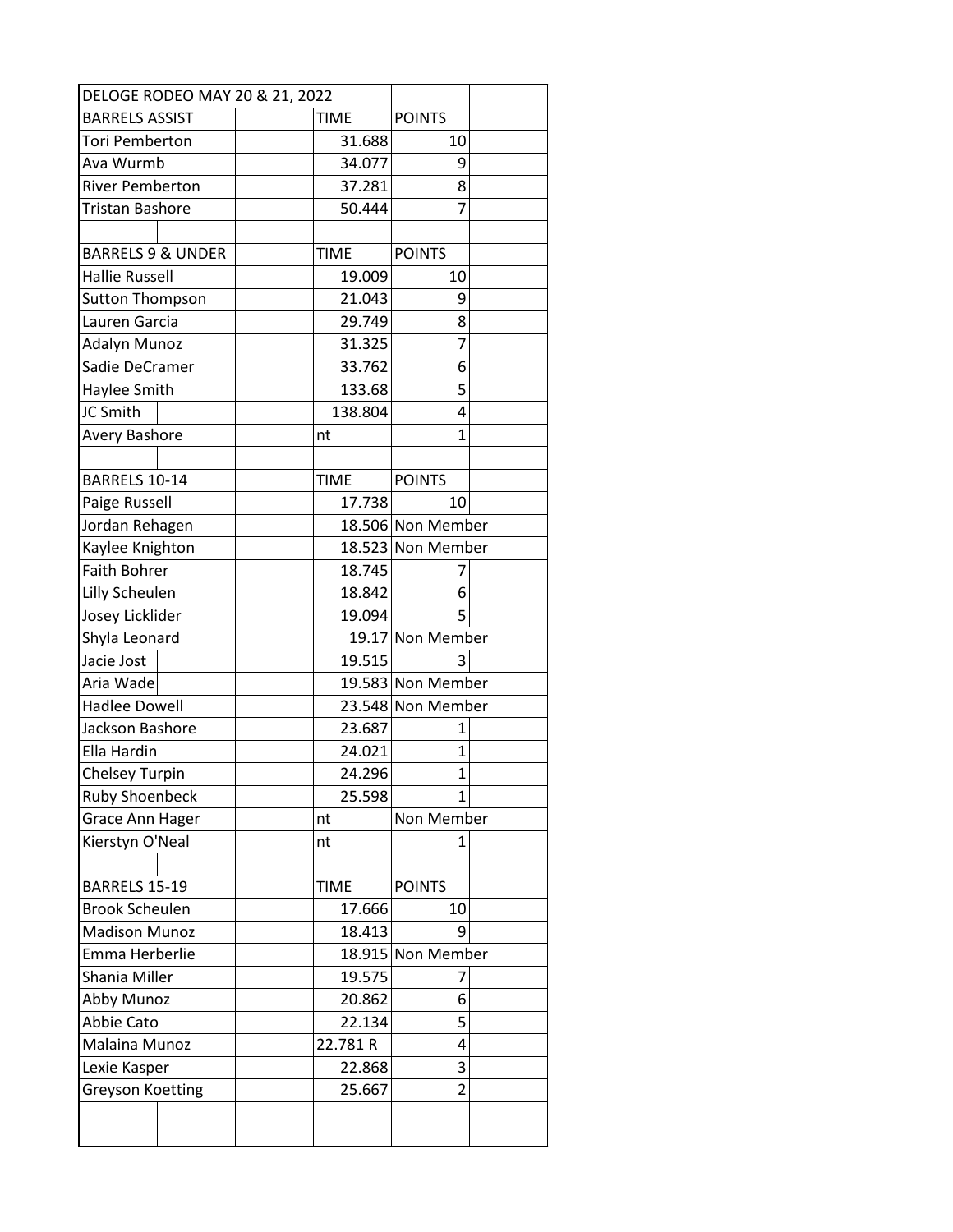|                        | <b>TIME</b> | <b>POINTS</b>     |  |
|------------------------|-------------|-------------------|--|
| Nikki Berger           | 17.991      | 10                |  |
| <b>Lindsay Bullock</b> | 18.246      | 9                 |  |
| Jordan McDow           | 20.011      | 8                 |  |
| Maddy Benson           | 20.228      | 7                 |  |
| Kiara Westenberg       | 21.531      | 6                 |  |
| <b>Brianna Winters</b> | 22.147      | 5                 |  |
| <b>Taylor Fischell</b> |             | 23.373 Non Member |  |
| Paige Powell           |             | 25.008 Non Member |  |
|                        |             |                   |  |
| <b>BARRELS OPEN</b>    | <b>TIME</b> | <b>POINTS</b>     |  |
| <b>Brook Scheulen</b>  | 17.666      | 10                |  |
| Makenna Menteer        |             | 18.366 Non Member |  |
| Kaylee Knighton        |             | 18.539 Non Member |  |
| <b>Hadlee Powell</b>   |             | 18.996 Non Member |  |
| Charles Worley         | 19.179      | 6                 |  |
| <b>Taylor Fischell</b> |             | 19.362 Non Member |  |
| Colleen Jacquin        | 19.791      | 4                 |  |
| Amber Lovelace         |             | 20.048 Non Member |  |
| Jordan Rehagen         |             | 22.416 Non Member |  |
| Malaina Munoz          | 22.781      | 1                 |  |
| Morgan Carolyn         |             | 29.279 Non Member |  |
| Maria Horn             | nt          | Non Member        |  |
|                        |             |                   |  |
| BARRELS 40+            | <b>TIME</b> | <b>POINTS</b>     |  |
| Charles Worley         | 19.179      | 10                |  |
|                        |             | 9                 |  |
| <b>Barb Bravett</b>    | 20.27       |                   |  |
| Anne Hardin            | 25.143      | 8                 |  |
| Chrystal Bohrer        | 29.309      | 7                 |  |
|                        |             |                   |  |
| <b>POLES ASSIST</b>    | <b>TIME</b> | <b>POINTS</b>     |  |
| <b>Tori Pemberton</b>  | 57.336      | 10                |  |
|                        |             |                   |  |
| POLES 9 & UNDER        | <b>TIME</b> | <b>POINTS</b>     |  |
| <b>Hallie Russell</b>  | 26.302      | 10                |  |
| <b>Sutton Thompson</b> | 29.215      | 9                 |  |
| Lauren Garcia          | 40.307      | 8                 |  |
| Sadie DeCramer         | 41.57       | 7                 |  |
| Adalyn Munoz           | 45.874      | 6                 |  |
|                        |             |                   |  |
|                        |             |                   |  |
|                        |             |                   |  |
|                        |             |                   |  |
|                        |             |                   |  |
|                        |             |                   |  |
|                        |             |                   |  |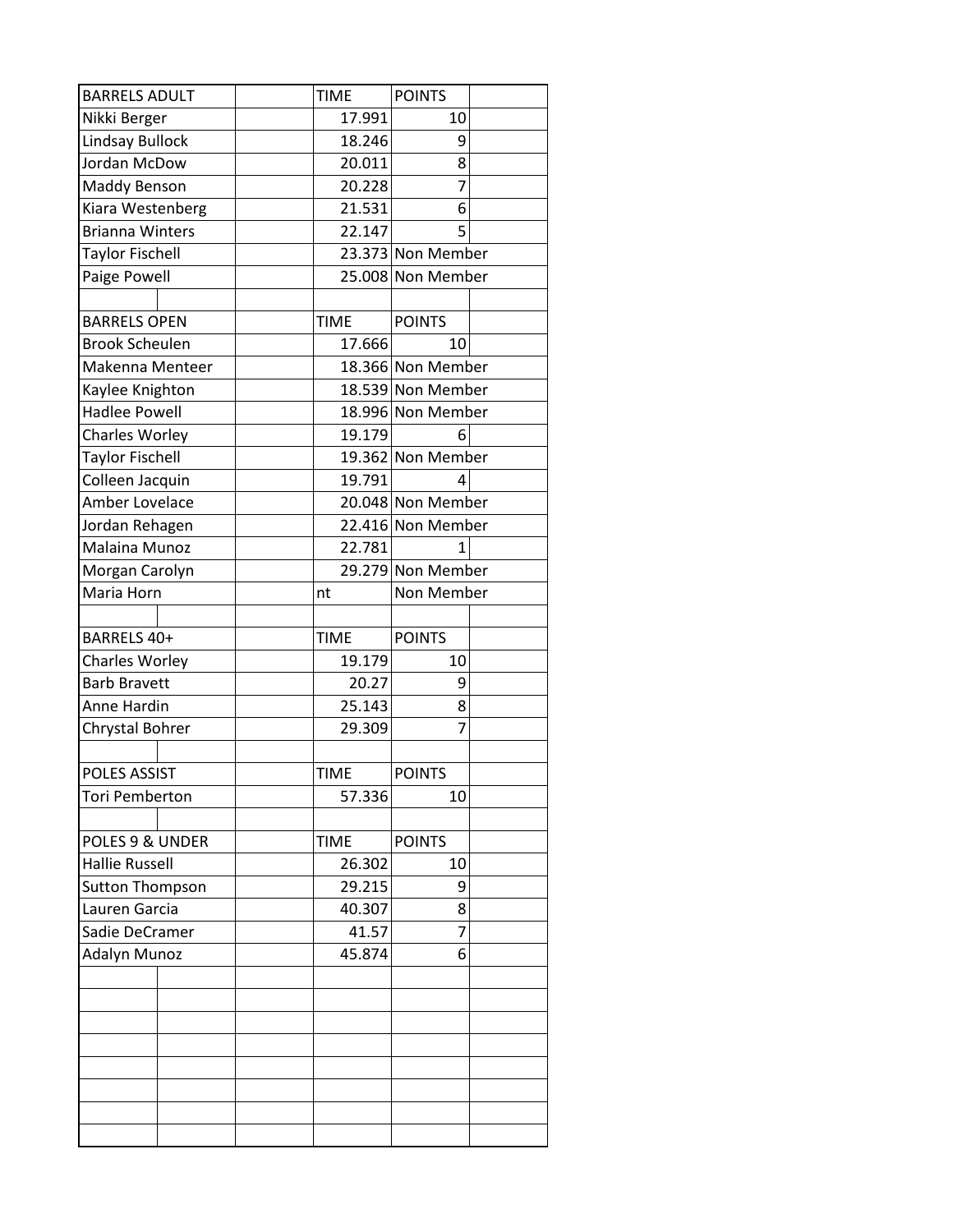| <b>POLES 10-14</b>         | <b>TIME</b> | <b>POINTS</b>     |  |
|----------------------------|-------------|-------------------|--|
| <b>Chelsey Turpin</b>      | 25.1        | 10                |  |
| Lilly Scheulen             | 25.303      | 9                 |  |
| Kaylee Knighton            |             | 25.633 Non Member |  |
| <b>Faith Bohrer</b>        | 26.077      | 7                 |  |
| <b>Ruby Schoenbeck</b>     | 26.726      | 6                 |  |
| Ayla Russell               | 28.862      | 5                 |  |
| Kierstyn Oneal             | 33.334      | 4                 |  |
| Josey Licklider            | nt          | $\mathbf{1}$      |  |
| Ella Hardin                | nt          | 1                 |  |
|                            |             |                   |  |
| <b>POLES 15-19</b>         | <b>TIME</b> | <b>POINTS</b>     |  |
| <b>Brook Scheulen</b>      | 24.283      | 10                |  |
| Malaina Munoz              | 26.734      | 9                 |  |
| Abbie Cato                 | 29.772      | 8                 |  |
| Abby Munoz                 | 30.882      | 7                 |  |
| <b>Greyson Koetting</b>    | 31.965      | 6                 |  |
| Ally Johnson               |             | 34.567 Non Member |  |
| <b>Madison Munoz</b>       | nt          | 1                 |  |
| Shania Miller              | nt          | 1                 |  |
|                            |             |                   |  |
| POLES ADULT                | <b>TIME</b> | <b>POINTS</b>     |  |
| <b>Brianna Winters</b>     | 28.197      | 10                |  |
| Nikki Berger               | 31.522      | 9                 |  |
| Kiara Westenberg           | 35.33       | 8                 |  |
|                            |             |                   |  |
| POLES OPEN                 | <b>TIME</b> | <b>POINTS</b>     |  |
| <b>Brook Scheulen</b>      | 24.283      | 10                |  |
| Maria Horn                 |             | 24.306 Non member |  |
| <b>Charles Worley</b>      | 25.088      | 8                 |  |
| Malaina Munoz              | 26.734      | 7                 |  |
| Kaylee Knighton            |             | 30.218 Non member |  |
|                            |             |                   |  |
| POLES 40+                  | <b>TIME</b> | <b>POINTS</b>     |  |
| Charles Worley             | 25.088      | 10                |  |
| Anne Hardin                | 32.867      | 9                 |  |
| Chrystal Bohrer            | 34.575      | 8                 |  |
|                            |             |                   |  |
| <b>GOAT UNTYING</b>        | <b>TIME</b> | <b>POINTS</b>     |  |
| Lauren Garcia              | 14.37       | 10                |  |
| <b>Tori Pemberton</b>      | 15.57       | 9                 |  |
| <b>Blayze Pemberton</b>    | 16.09       | 8                 |  |
| <b>River Pemberton</b>     | 19.68       | 7                 |  |
| Tristan Bashore            | 38.08       | 6                 |  |
| Avery Bashore              | 41.77       | 5                 |  |
|                            |             |                   |  |
| <b>GOATS 9 &amp; UNDER</b> | <b>TIME</b> | <b>POINTS</b>     |  |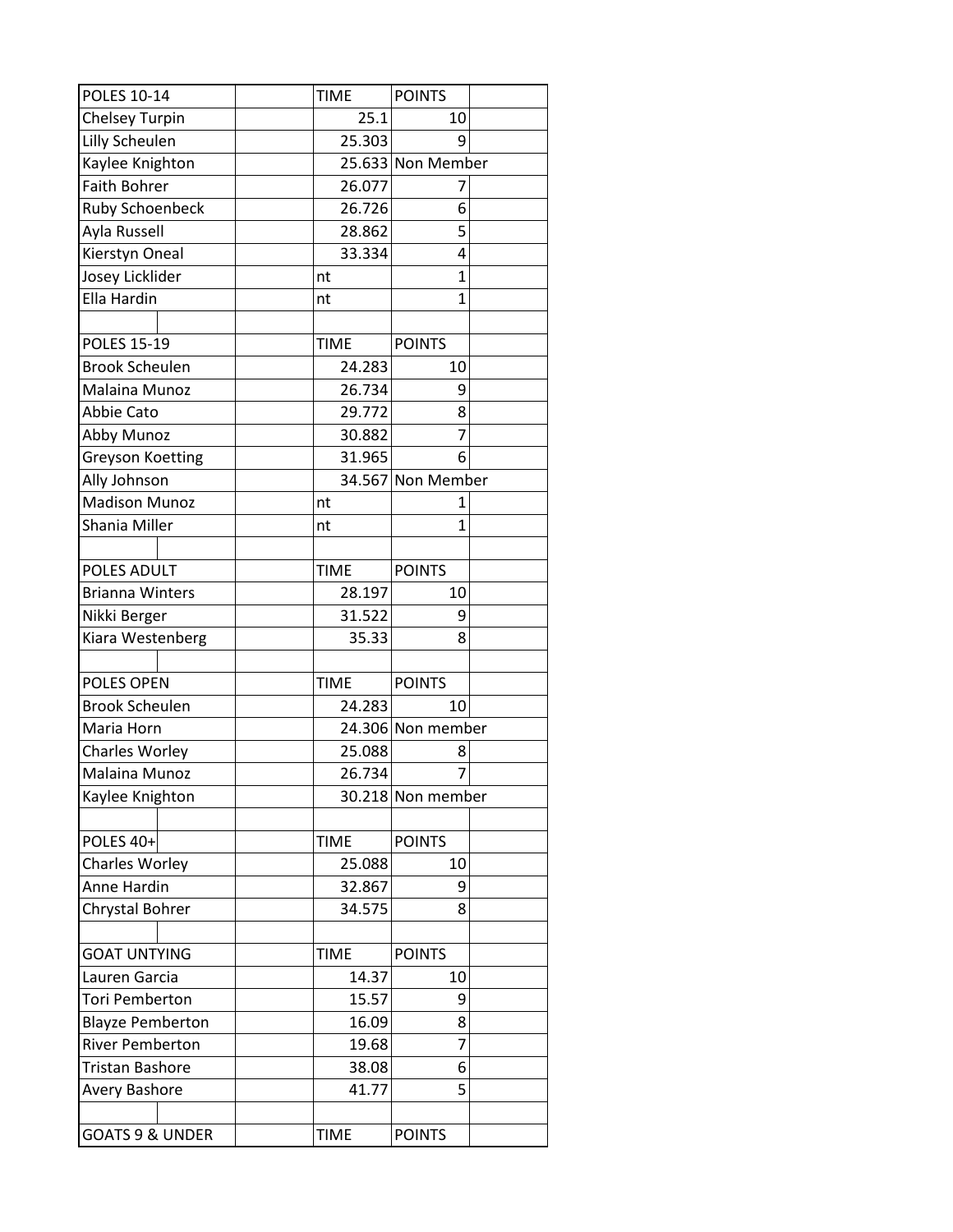| <b>Sutton Thompson</b>  |                            | nt           | 1              |  |
|-------------------------|----------------------------|--------------|----------------|--|
|                         |                            |              |                |  |
| GOATS 10-14             |                            | <b>TIME</b>  | <b>POINTS</b>  |  |
| <b>Chelsey Turpin</b>   |                            | 13.71        | 10             |  |
| Paige Russell           |                            | 19.13        | 9              |  |
| <b>Faith Bohrer</b>     |                            | 22           | 8              |  |
| Ella Hardin             |                            | 24.51        | $\overline{7}$ |  |
| Josey Licklider         |                            | 24.84        | 6              |  |
| Lakota Irwin            |                            | 32.67        | 5              |  |
| Alya Russell            |                            | 34.22        | 4              |  |
| Jackson Bashore         |                            | nt           | 1              |  |
| GOATS 15-19             |                            | <b>TIME</b>  | <b>POINTS</b>  |  |
| <b>Madison Munoz</b>    |                            | 18.61        | 10             |  |
| Abby Munoz              |                            | 33.98        | 9              |  |
|                         |                            |              |                |  |
| <b>GOATS ADULT</b>      |                            | <b>TIME</b>  | <b>POINTS</b>  |  |
| <b>Maddy Benson</b>     |                            | 14.42        | 10             |  |
| <b>Brianna Winters</b>  |                            | 17.04        | 9              |  |
| Nikki Berger            |                            | 19.11        | 8              |  |
|                         |                            |              |                |  |
| <b>GOATS OPEN</b>       |                            | <b>TIME</b>  | <b>POINTS</b>  |  |
| Maddy Benson            |                            | 16.37        | 10             |  |
|                         |                            |              |                |  |
| GOATS 40+               |                            | <b>TIME</b>  | <b>POINTS</b>  |  |
| Anne Hardin             |                            | 27.76        | 10             |  |
|                         |                            |              |                |  |
|                         | <b>BAREBACK OPEN RANCH</b> | <b>SCORE</b> | <b>POINTS</b>  |  |
| Jarron Dickerson        |                            |              | 70 Non Member  |  |
|                         |                            |              |                |  |
| <b>BAREBACK PEEWEE</b>  |                            | <b>SCORE</b> | <b>POINTS</b>  |  |
| Lakota Irwin            |                            | ns           | 1              |  |
| <b>Jesee Rice</b>       |                            | ns           | 1              |  |
|                         |                            |              |                |  |
| <b>MUTTON BUSTIN</b>    |                            | <b>SCORE</b> | <b>POINTS</b>  |  |
| Laken Faenger           |                            | 85           | 10             |  |
| Rhys Callahan           |                            | 83           | 9              |  |
| <b>Greyson Palmer</b>   |                            | 60           | 8              |  |
| <b>River Pemberton</b>  |                            | 27           | 7              |  |
| Lane Pemberton          |                            | 25           | 6              |  |
| Nathan Carter           |                            | 23           | 5              |  |
| <b>Blayze Pemberton</b> |                            | 22           | 4              |  |
|                         |                            |              |                |  |
|                         |                            |              |                |  |
|                         |                            |              |                |  |
|                         |                            |              |                |  |
|                         |                            |              |                |  |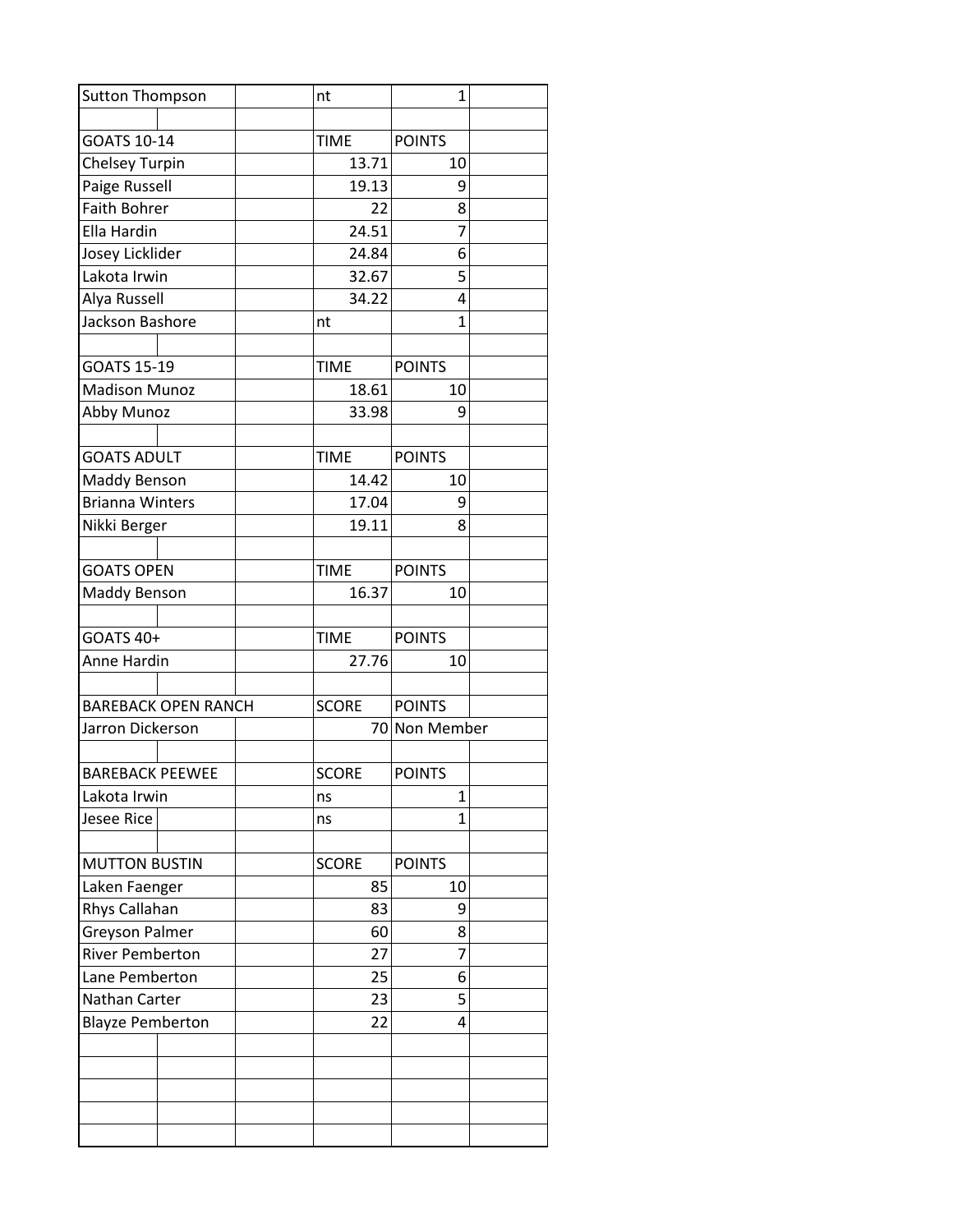| <b>CALF RIDING</b>                   |  | <b>SCORE</b> |      | <b>POINTS</b>   |  |
|--------------------------------------|--|--------------|------|-----------------|--|
| Derrick Sharp                        |  |              | 81   | 10              |  |
| <b>Brantley Cain</b>                 |  |              | 63   | 9               |  |
| Rhys Callahan                        |  | ns           |      | 1               |  |
| Lawson Kurtz                         |  | ns           |      | Non Member      |  |
| Cameron Summerford                   |  | ns           |      | $\mathbf{1}$    |  |
|                                      |  |              |      |                 |  |
| <b>STEER RIDING</b>                  |  | <b>SCORE</b> |      | <b>POINTS</b>   |  |
| Dakota Sharp                         |  |              | 81   | 10              |  |
| Maverick Callahan                    |  |              | 77   | q               |  |
| <b>Gary McKinney</b>                 |  | TO           |      | Non Member      |  |
| <b>Jesee Rice</b>                    |  | ns           |      | 1               |  |
|                                      |  |              |      |                 |  |
| <b>PEEWEE BULLS</b>                  |  | <b>SCORE</b> |      | <b>POINTS</b>   |  |
| Lane Holterman                       |  |              | 76   | 10              |  |
| Lakota Irwin                         |  | ns           |      | 1               |  |
| Carter Anderson                      |  | ns           |      | 1               |  |
|                                      |  |              |      |                 |  |
| <b>JR BULLS</b>                      |  | <b>SCORE</b> |      | <b>POINTS</b>   |  |
| <b>Trevor Stegall</b>                |  |              | 69   | 9.5             |  |
| <b>Braxton Boyer</b>                 |  |              | 69   | 9.5             |  |
| Jackson Leal                         |  | ns           |      | Non member      |  |
| <b>Colton Litton</b>                 |  | ns           |      | Non member      |  |
| Kevin Boyer                          |  | ns           |      | 1               |  |
| <b>Richard Aleshire</b>              |  | ns           |      | Non member      |  |
|                                      |  |              |      |                 |  |
| <b>OPEN BULLS</b>                    |  | <b>SCORE</b> |      | <b>POINTS</b>   |  |
| <b>Justin Tabor</b>                  |  |              |      | 78 Non Member   |  |
| <b>Trenton Pickett</b>               |  |              |      | 69 Non Member   |  |
| Hunter Artman                        |  | ns           |      | 1               |  |
| Mike Hasenstab                       |  | ns           |      | 1               |  |
| Gavin Pinson                         |  | ns           |      | $\mathbf{1}$    |  |
| <b>Andrew Minx</b>                   |  | ns           |      | 1<br>Non Member |  |
| Lane Briley<br><b>Colton Hawkins</b> |  | ns           |      | Non Member      |  |
|                                      |  | ns           |      |                 |  |
| Koix Coulter                         |  | ns           |      | Non Member      |  |
| <b>CHUTE DOGGIN YOUTH</b>            |  | <b>TIME</b>  |      | <b>POINTS</b>   |  |
| <b>Blaine Hamilton</b>               |  |              | 4.88 | 10              |  |
| Lakota Irwin                         |  | nt           |      | 1               |  |
| <b>CHUTE DOGGIN OPEN</b>             |  | <b>TIME</b>  |      | <b>POINTS</b>   |  |
| Dusty Russell                        |  |              | 4.29 | 10              |  |
| <b>Brandon Bolen</b>                 |  | nt           |      | Non Member      |  |
|                                      |  |              |      |                 |  |
| BREAKAWAY 10-14                      |  | <b>TIME</b>  |      | <b>POINTS</b>   |  |